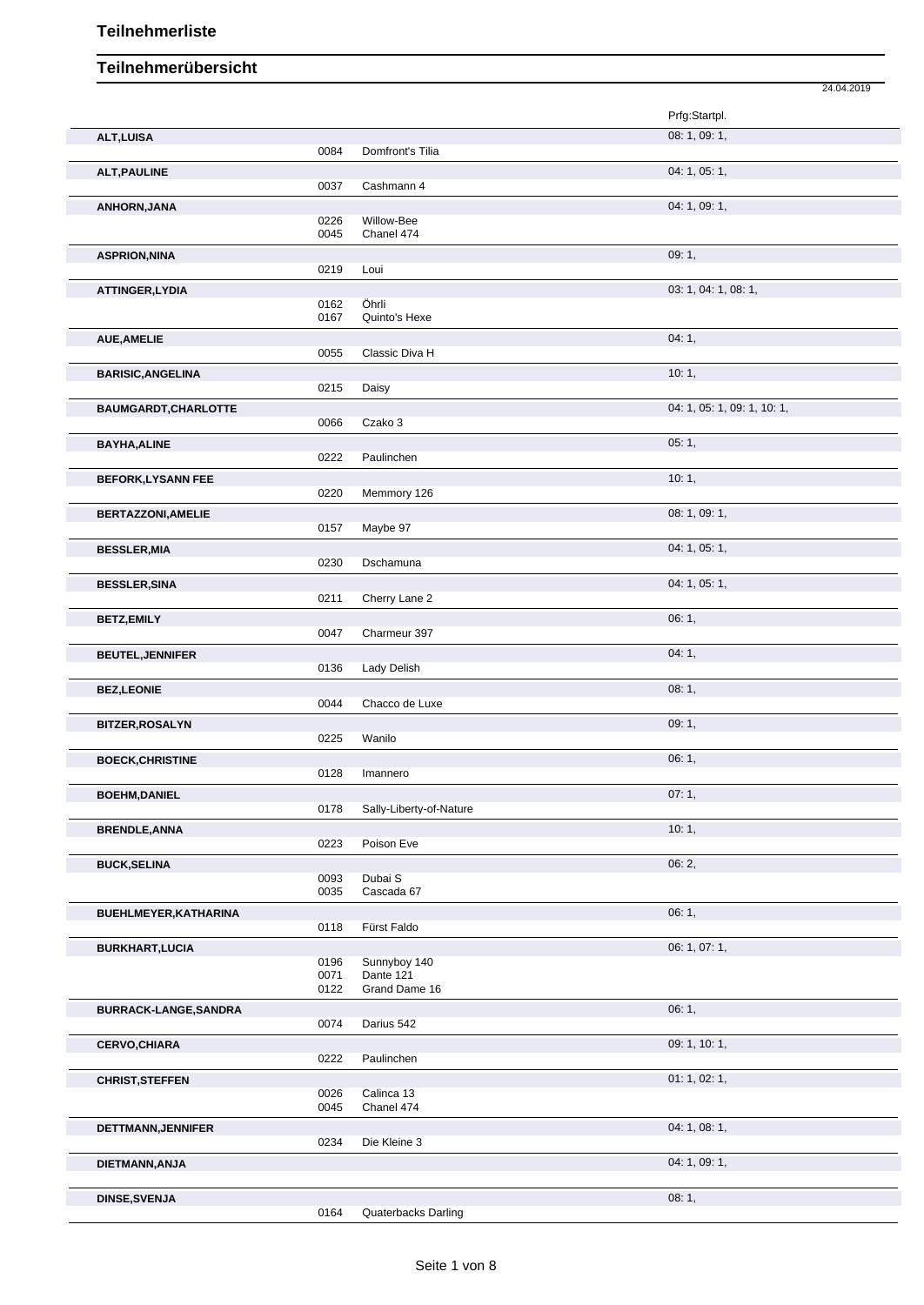|                               |              |                                        | Prfg:Startpl.        |
|-------------------------------|--------------|----------------------------------------|----------------------|
| <b>DOETTLING, THOMAS</b>      |              |                                        | 01: 1, 02: 1,        |
|                               | 0054<br>0156 | Classic Axel<br>Maxim 87               |                      |
|                               | 0063         | Conrad 147                             |                      |
| DOSSMANN, ANNIKA              |              |                                        | 09:1,                |
|                               | 0153         | Luke Skywalker 58                      |                      |
| DREIZLER, LEONIE              |              |                                        | 09:1,                |
|                               | 0236         | Iskander                               |                      |
| EBERLE, SANDRA                | 0107         | Filia 180                              | 08:1,                |
| EHLING, SABRINA               |              |                                        | 08:1,                |
|                               | 0019         | Birkenhof's Hotspot D                  |                      |
| EHRHARDT, HANNA               |              |                                        | 04: 1, 05: 1, 10: 1, |
|                               | 0241         | DaCapo 271                             |                      |
| EISELE, EMILY                 |              |                                        | 08: 1, 09: 1,        |
|                               | 0140<br>0043 | Landro E<br>Cessby E                   |                      |
| ESNAF, DERYA                  |              |                                        | 04: 1, 05: 1,        |
|                               | 0240         | Saida 27                               |                      |
| <b>FALLSCHEER, MARLEN</b>     |              |                                        | 07:2,                |
|                               | 0022         | Brandywine                             |                      |
|                               | 0207         | Wojnar Danilo                          |                      |
| FINK, ALEXANDRA               | 0094         | Dürer 6                                | 06:1,                |
| FREY, KATHARINA               |              |                                        | 03: 1, 08: 1,        |
|                               | 0052         | <b>Christel Mess</b>                   |                      |
| <b>FRIEDMANN, DOMINIQUE</b>   |              |                                        | 08:1,                |
|                               | 0110         | Fleurienne                             |                      |
| FRUEH, LARA                   |              |                                        | 07:1,                |
|                               | 0002<br>0020 | A La Carte D<br><b>Bonfire Diamond</b> |                      |
| <b>FUCHS DR., KERSTIN</b>     |              |                                        | 07: 1, 08: 1,        |
|                               | 0160         | Monticella 2                           |                      |
| <b>FUCHS, JASMIN</b>          |              |                                        | 07: 1, 08: 1,        |
|                               | 0083<br>0101 | DJ Diamond 2<br>Feine Liebe 3          |                      |
|                               |              |                                        | 08: 1, 09: 2,        |
| <b>GAISER, ANNIKA</b>         | 0005         | Alpina 37                              |                      |
|                               | 0078         | Der kleine Donner 3                    |                      |
| <b>GAUSS, DAGMAR</b>          |              |                                        | 07:1,                |
|                               | 0181         | Samson 467                             |                      |
| <b>GEIGER, LAURA</b>          | 0226         | Willow-Bee                             | 10:1,                |
|                               | 0005         | Alpina 37                              |                      |
| <b>GEIGER, RICO</b>           |              |                                        | 07:1,                |
|                               | 0039         | Cazotte                                |                      |
| <b>GESIERICH, ELENI</b>       |              |                                        | 10:1,                |
|                               |              |                                        | 10:1,                |
| <b>GESIERICH, ELISA</b>       |              |                                        |                      |
| <b>GLASER-GALLION, CARLA</b>  |              |                                        | 09:1,                |
|                               | 0147         | Like a Shadow B                        |                      |
| <b>GRADNIG, MARILENA</b>      |              |                                        | 09:1,                |
|                               | 0198         | Sziszi 2                               |                      |
| <b>GRAJA, KERSTIN</b>         | 0113         | Floresco N                             | 06:1,                |
|                               |              |                                        |                      |
| <b>GRAUSAM, LILLY PAULINE</b> | 0152         | Lord Leopold 11                        | 04: 1, 08: 1, 09: 1, |
| HAILFINGER, ANNKATHRIN        |              |                                        | 06:1,                |
|                               | 0076         | Dark Diamond 47                        |                      |
| <b>HAMMERL, GINA</b>          |              |                                        | 07:1,                |
|                               | 0058         | Clooney 46                             |                      |
| <b>HAMMERL, REINER</b>        | 0058         |                                        | 03:1,                |
|                               |              | Clooney 46                             |                      |
| <b>HEHN, NICOLA</b>           | 0203         | Wesley 146                             | 08:1,                |
|                               |              |                                        |                      |

24.04.2019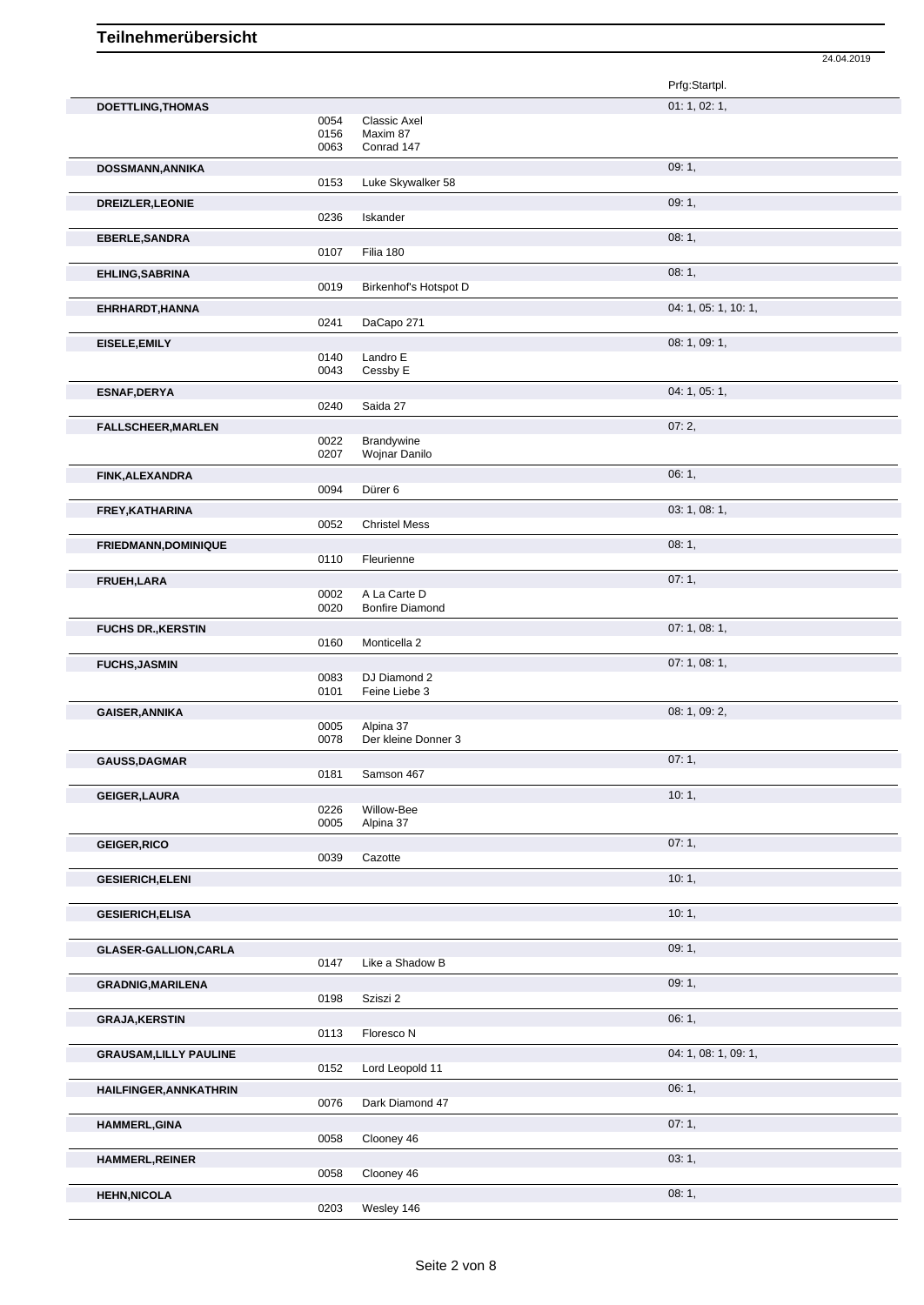|                              |              |                                       | 24.04.2019           |
|------------------------------|--------------|---------------------------------------|----------------------|
|                              |              |                                       | Prfg:Startpl.        |
| <b>HEIDENREICH, SABINE</b>   |              |                                       | 06: 1, 07: 1,        |
|                              | 0133         | Kings Diamond                         |                      |
| <b>HENGSTLER, DANIELA</b>    | 0187         | Sir of South                          | 07:1,                |
| HINDERMEYER, NADINE          | 0070         | Dancing Wind                          | 08:1,                |
| <b>HINTKE, BEATE</b>         | 0100         | Fantasy 102                           | 07:1,                |
| HOCH, REBECCA                |              |                                       | 07: 1, 08: 1,        |
|                              | 0165         | Quidditch 25                          |                      |
| <b>HOETKER, MARTINA</b>      | 0057         | Cleopratra 3                          | 03:1,                |
| HOEVEMEYER, GRETA            | 0014         | Bella Donna 134                       | 04:1,                |
| HOHL, JANA-MARIA             |              |                                       | 03: 1, 08: 1,        |
|                              | 0030<br>0166 | Caprivi 13<br>Quintessa 30            |                      |
| <b>HOIDN,DAGMAR</b>          |              |                                       | 06:1,                |
|                              | 0189         | Sir Snyder H                          | 06:1,                |
| HOMOLKA, DANIELA             | 0034         | Casarotti 4                           |                      |
| <b>HUBBERTEN, SABINE</b>     | 0120         | Gabbiano 12                           | 06: 1, 07: 1,        |
| <b>HUBER, SABRINA</b>        | 0006         | Amazing Witch                         | 07:1,                |
| <b>HUMMEL,EVA</b>            |              |                                       | 09:1,                |
| <b>IDLER, SABINE</b>         |              |                                       | 10:1,                |
|                              | 0229         | Patricia                              |                      |
| <b>INDIHAR, SONJA</b>        | 0205         | Whity 33                              | 03: 1, 05: 1, 10: 1, |
| JAKSCH, JOSEPHINE            | 0036         | Cashews AS                            | 03: 1, 08: 1,        |
|                              | 0137         | Lady Ros                              |                      |
| JOST, CHRISTOPHER            |              |                                       | 03:1,                |
| JUBL, JELENA                 |              |                                       | 03: 1, 04: 1, 08: 1, |
|                              | 0190<br>0206 | Sir von Oldenburg<br>Winja 68         |                      |
| JUNG, ANGELINA               |              |                                       | 08: 1, 09: 1,        |
|                              | 0069         | Dakkar M                              | 03: 1, 04: 1,        |
| JUNG, ANNETTE                | 0085         | Don Dinero 27                         |                      |
| <b>JUNG, LINDA</b>           |              |                                       | 06: 2,               |
|                              | 0123<br>0148 | Hazelnut 2<br>Lilly Lavena            |                      |
|                              | 0150<br>0202 | Lizzy B<br>Vario M                    |                      |
| JUNGER, SOPHIA               |              |                                       | 09:1,                |
|                              | 0061         | Con Smilla W                          |                      |
| KAECHELEN, STEFANIE          | 0067         | Dacota 20                             | 06: 1,               |
| KALKAU, ANNINA               |              |                                       | 09:1,                |
|                              | 0218         | Latino Lover 12                       |                      |
| <b>KEIM, KATHRIN SOPHIE</b>  | 0102         | Fejano                                | 02: 1, 03: 1,        |
| <b>KESSLER, MARIE SOPHIE</b> |              | Top Calino                            | 04: 1, 09: 1,        |
|                              | 0200<br>0232 | Fantasia 135                          |                      |
| KIENINGER, JULIA             | 0087         | Don Quichotte HW                      | 07:1,                |
| <b>KLARIC,IGOR</b>           |              |                                       | 06:1,                |
|                              | 0192<br>0099 | Sonnenschein S<br>Fantastic sunrise S |                      |
| <b>KLENK,DANA</b>            |              |                                       | 07:1,                |
|                              | 0114         | Fort Boyard                           |                      |
|                              | 0131         | It's Floris                           |                      |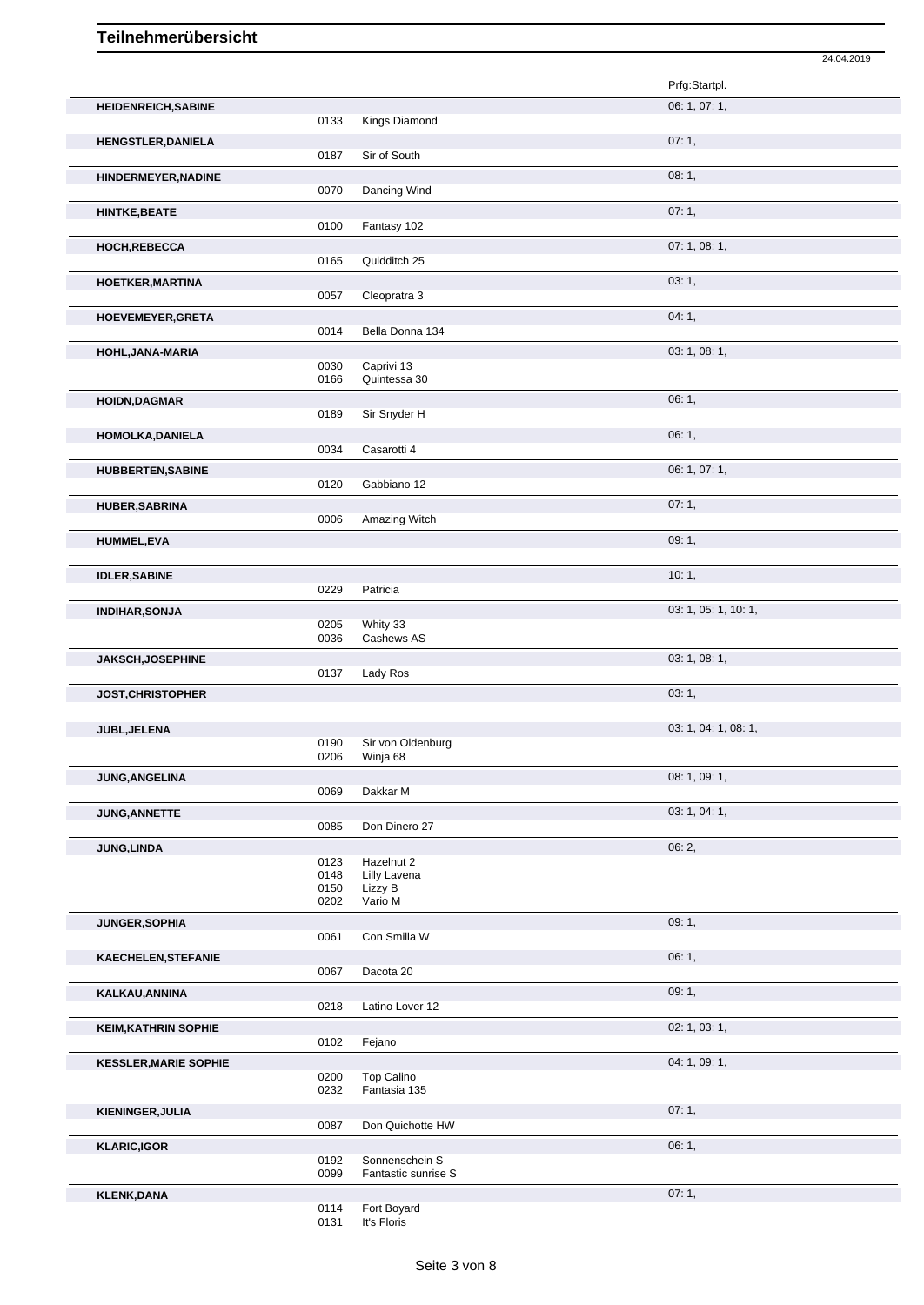|                                 |              |                                  | 24.04.2019                  |
|---------------------------------|--------------|----------------------------------|-----------------------------|
|                                 |              |                                  | Prfg:Startpl.               |
| <b>KNAPP,FRANZISKA</b>          |              |                                  | 07:1,                       |
|                                 | 0038         | Casillas 8                       |                             |
| KOCH, TAMARA                    | 0046         | Charlson 2                       | 01: 1, 02: 1,               |
| KOHLSCHMIDT, TANJA              |              |                                  | 03: 1, 04: 1, 06: 1,        |
|                                 | 0130         | Indigo Girl G                    |                             |
| KOPP, MARIANA                   | 0188         | Sir Sinclair 9                   | 06:1,                       |
| KORSTEN, JULIA                  |              |                                  | 06:1,                       |
|                                 | 0072         | Dany de Niro 2                   |                             |
| KORTMANN, CHARLOTTE             |              |                                  | 06:1,                       |
|                                 | 0090         | Dr. Who 2                        |                             |
| <b>KRANZUSCH, VANESSA</b>       | 0227         | Zwuggele                         | 10:1,                       |
| <b>KRATZER, RONJA</b>           |              |                                  | 09: 1, 10: 1,               |
|                                 | 0210         | Balu                             |                             |
| <b>KRAUS, MICHAELA</b>          |              |                                  | 08:1,                       |
|                                 | 0050         | Chicago Blue 2                   |                             |
| <b>KREHL, MAXI</b>              |              |                                  | 05: 1, 10: 1,               |
| <b>KRESS DR., KATHARINA</b>     |              |                                  | 07: 1, 08: 1,               |
|                                 | 0151         | Londolosi 3                      |                             |
| <b>KUPFER, INES</b>             |              |                                  | 02: 1, 03: 1, 10: 1,        |
|                                 | 0015<br>0042 | Belle 47<br>Celentano 36         |                             |
| <b>KURZ, CATRIN</b>             |              |                                  | 07:1,                       |
|                                 | 0082         | Diego 435                        |                             |
| <b>KURZ, SABRINA</b>            |              |                                  | 08:1,                       |
|                                 | 0170         | Rivette 3                        |                             |
| <b>LASSEN, MIKA</b>             | 0231         | Ornolac des Iscles               | 04: 1, 05: 1, 09: 1, 10: 1, |
| LEDER, HEIKO                    |              |                                  | 04: 1, 05: 1, 09: 1,        |
|                                 | 0239         | Sommerstille                     |                             |
| LEIBFRITZ, NADINE               |              |                                  | 07:1,08:1,                  |
|                                 | 0121         | Gallapagos 2                     |                             |
| LORCH, HARALD                   | 0144         | Leonardo 871                     | 01: 1, 02: 1, 03: 1,        |
|                                 | 0182         | Santorino 12                     |                             |
| LUMPE, MICHELLE                 |              |                                  | 07:2,                       |
|                                 | 0171<br>0134 | Robert 72<br>Kingston 31         |                             |
|                                 | 0009         | Armagnac 44                      |                             |
| <b>LUTZ, VIVIEN</b>             | 0065         | Cover Girl 48                    | 09:1,                       |
|                                 |              |                                  | 08:1,                       |
| <b>MAIER, JEANNINE</b>          | 0138         | Lamborghini 106                  |                             |
|                                 | 0194<br>0149 | Spirit of Leika<br>Littlefoot 42 |                             |
| <b>MAIER, SELINA</b>            |              |                                  | 04: 1, 06: 1, 07: 1,        |
|                                 | 0138         | Lamborghini 106                  |                             |
|                                 | 0194<br>0149 | Spirit of Leika<br>Littlefoot 42 |                             |
| <b>MASSENBACH, CARLOTTA VON</b> |              |                                  | 10:1,                       |
|                                 | 0233         | Bella 963                        |                             |
| <b>MASSENBACH, THERESA VON</b>  |              |                                  | 03: 1, 04: 1,               |
|                                 | 0184         | <b>Sid 32</b>                    |                             |
| <b>MAUCH, KATHRIN</b>           | 0105         | Ferdinand 275                    | 06:1,                       |
|                                 |              |                                  | 09: 1, 10: 1,               |
| <b>MENTRUP, LARA ISABEL</b>     | 0221         | Mister Ed                        |                             |
| <b>MERKEL, VERA</b>             |              |                                  | 06:1,                       |
|                                 | 0106         | Ferrero Küsschen 4               |                             |
|                                 | 0021         | Bordeaux's delight               | 08:1,                       |
| <b>MERZBACH,REBECCA</b>         | 0174         | Rosenstolz 67                    |                             |
| <b>MODER, ANTONIA</b>           |              |                                  | 07:1,                       |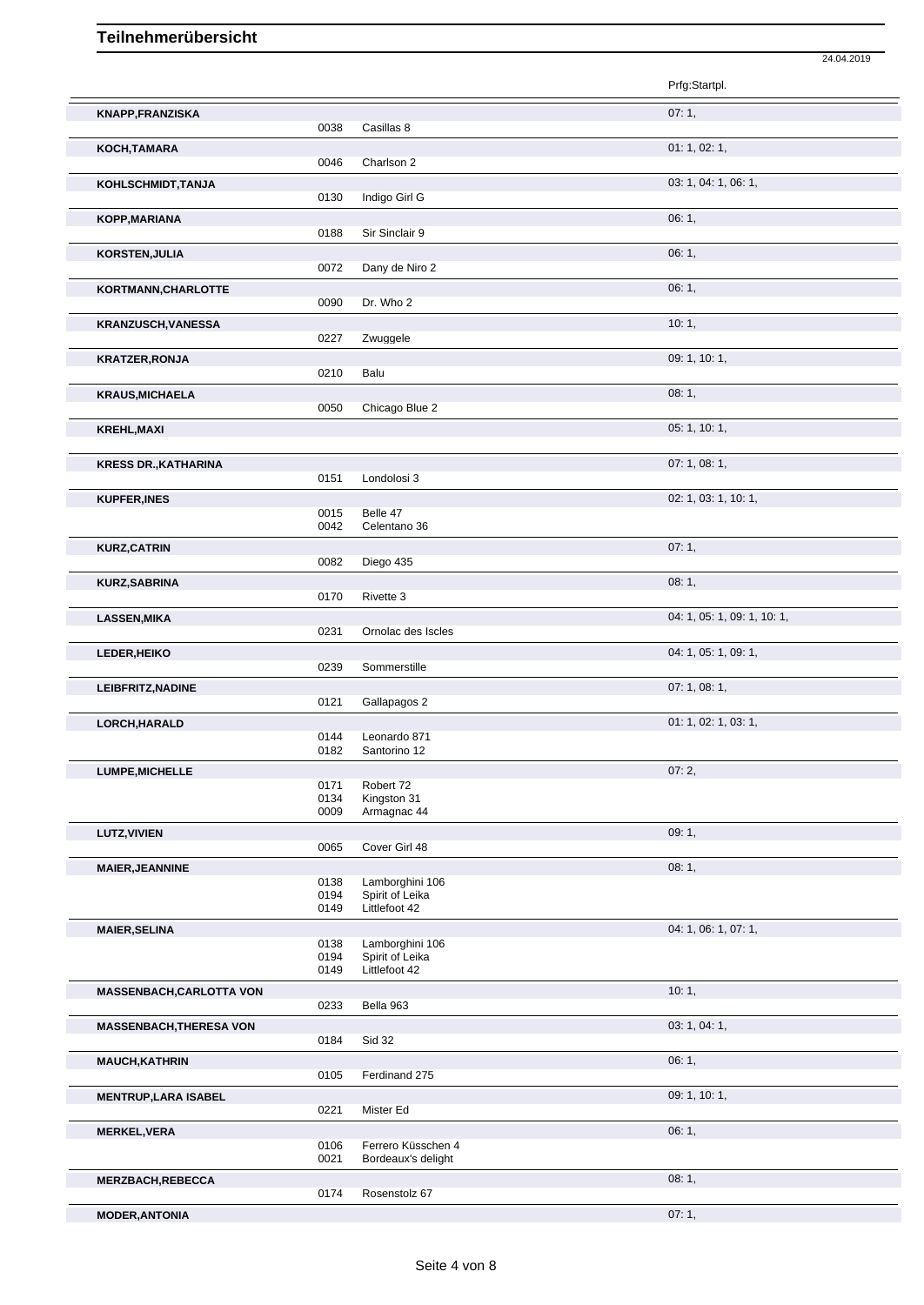|                           |              |                                           | 24.04.2019    |  |
|---------------------------|--------------|-------------------------------------------|---------------|--|
|                           |              |                                           | Prfg:Startpl. |  |
|                           | 0172         | Ronja 2180                                |               |  |
| <b>MOECK, MELANIE</b>     | 0064         | Constantino 9                             | 07:1,         |  |
| <b>MOELLER, AMIRA</b>     | 0096         | Emira Diamant                             | 09:1,         |  |
| <b>MOLL, ULRIKE</b>       |              |                                           | 01: 2, 02: 2, |  |
|                           | 0017<br>0073 | Bhaskara Bona Parte<br>Danysja de la Cour |               |  |
| <b>MUELLER, LAURA</b>     | 0185         | Silas 177                                 | 03: 1, 04: 1, |  |
| <b>MUELLER, SARAH</b>     |              |                                           | 07:1,         |  |
| NAESER, FRANZISKA         | 0011         | Barista                                   | 07:1,         |  |
|                           | 0062         | Conetti <sub>2</sub>                      |               |  |
| <b>NAGEL, JENNIFER</b>    | 0132         | Jeandet                                   | 06:1,         |  |
| NEUFFER, MELANIE          | 0228         | Askan                                     | : 0,          |  |
| NEUHAEUSSER, JOHANNA      |              |                                           | 09:1,         |  |
|                           | 0224         | Touch and Glo                             |               |  |
| NOELSCHER, MAIKE          | 0195         | Stand Up 6                                | 07:1,         |  |
| <b>NOLL, NADINE</b>       | 0201         | Umbra 37                                  | 08:1,         |  |
| NORDEWEIT, SARAH          |              |                                           | 09:1,         |  |
|                           | 0213         | Cinzana                                   |               |  |
| <b>OBERDORFER, LARA</b>   | 0237         | Donald K                                  | 10:1,         |  |
| OELTJEN, JANA             | 0018         | Birkenhof's Cornets Kicki D               | 03:1,         |  |
| <b>PAJONCZEK, JESSICA</b> |              |                                           | 08:1,         |  |
| PAJONCZEK, SINAH          | 0135         | Kleiner Kobold 2                          | 08:1,         |  |
|                           | 0053         | Cinzana                                   |               |  |
| PFANDER, CATHRIN          | 0108         | Finley 80                                 | 03: 1, 04: 1, |  |
| PFANNENSTEIN, MICHAELA    |              |                                           | 06:1,         |  |
| POMMERIN, MARA-CHRISTIN   | 0112         | Florentino 28                             | 06:1,         |  |
|                           | 0155         | Mamamia 4                                 |               |  |
| PROKOPEC, ANNA            | 0214         | Corny                                     | 09:1,         |  |
| RAACH, SASKIA             | 0079         | Desiderio Mio 3                           | 07:1,08:1,    |  |
| <b>REEB,CAROLIN</b>       |              |                                           | 01: 1, 08: 1, |  |
|                           | 0056         | Claviclac                                 |               |  |
| <b>REEH, SIMONE</b>       | 0016         | Betci C                                   | 07:1,08:1,    |  |
| REIFF, BETTINA            | 0159         | Monte Luca NL                             | 09:1,         |  |
|                           | 0126         | Hot Linea                                 |               |  |
| <b>REIFF, JANINE</b>      | 0159         | Monte Luca NL                             | 06:1,         |  |
|                           | 0126         | Hot Linea                                 |               |  |
| <b>REIFF, MICHELLE</b>    | 0159         | Monte Luca NL                             | 06:1,         |  |
|                           | 0126         | Hot Linea                                 |               |  |
| <b>REIN, MARCEL</b>       | 0040         | Cebulon 8                                 | 06: 2, 07: 2, |  |
|                           | 0129<br>0154 | In Petto 13<br>Lumio                      |               |  |
| <b>REISSLANDT, ROMY</b>   | 0143         | Last Level                                | 03:1,         |  |
| <b>REUSCH,LENA</b>        |              |                                           | 09:1,         |  |
|                           | 0127         | Hykeham's Siegfried                       |               |  |
| <b>ROSNER, MICHELLE</b>   |              |                                           | 04: 1, 05: 1, |  |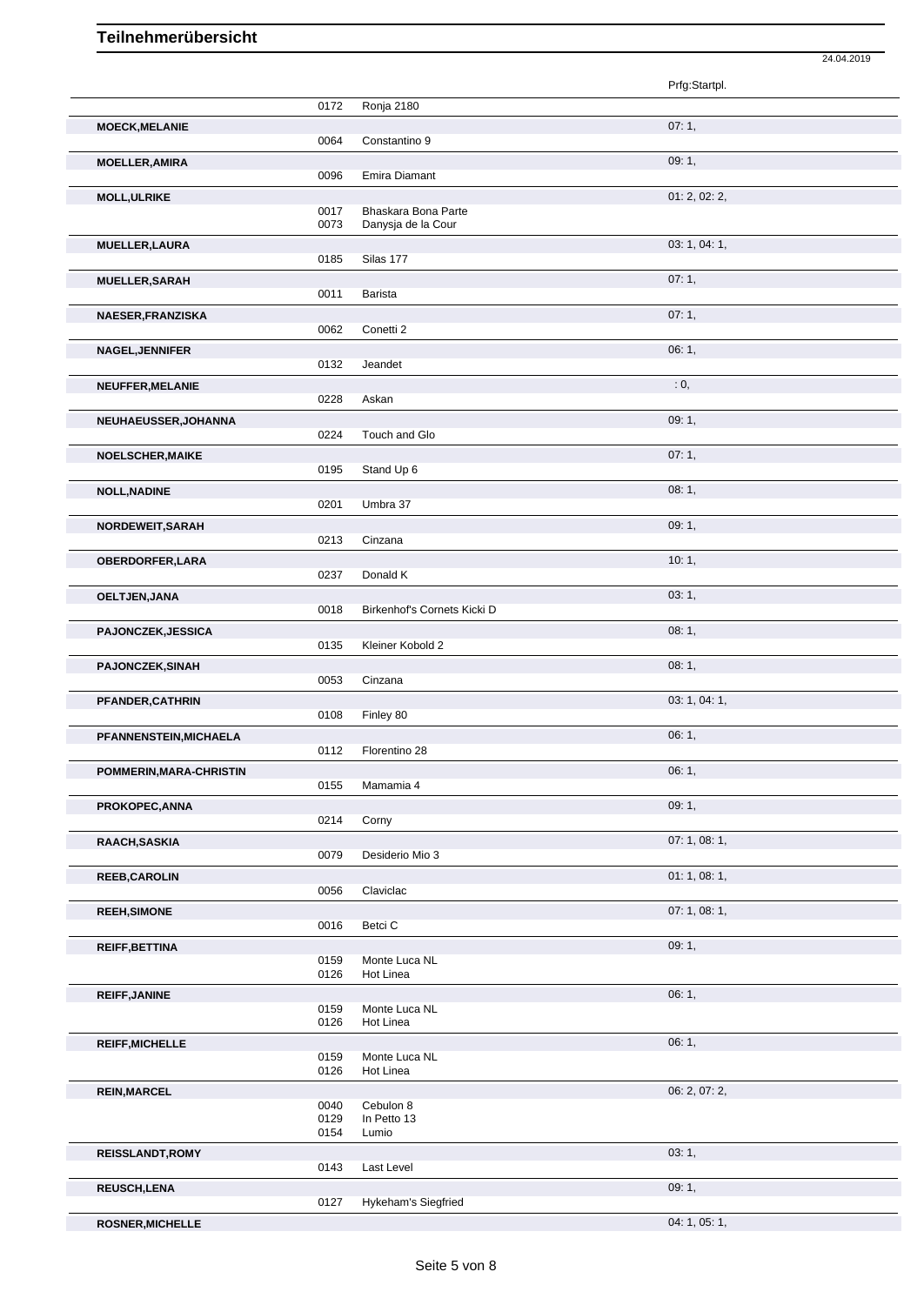|                                |              |                                      | 24.04.2019           |
|--------------------------------|--------------|--------------------------------------|----------------------|
|                                |              |                                      | Prfg:Startpl.        |
|                                |              |                                      |                      |
|                                | 0212         | Chica Bonita 2                       |                      |
| ROSNER, SELINA                 |              |                                      | 01: 1, 02: 1,        |
|                                | 0191         | Sonic Bay                            |                      |
| <b>ROSSMANN,LISA</b>           |              |                                      | 06: 1, 07: 1,        |
|                                | 0204         | White Sugar 4                        |                      |
| RUEECK, ALISA                  |              |                                      | 02: 1, 03: 1,        |
|                                | 0169         | Rivera B                             |                      |
| RUEECK, MALIN AMELIE           |              |                                      | 10:1,                |
|                                | 0169         | Rivera B                             |                      |
| RUEFF, TAMARA                  |              |                                      | 08:1,                |
|                                | 0103         | Feodora B 2                          |                      |
| <b>SCHAAL, MARION</b>          |              |                                      | 06:1,                |
|                                | 0173         | Rosa M                               |                      |
| <b>SCHAL, AMELIE</b>           |              |                                      | 10:1,                |
|                                | 0214         | Corny                                |                      |
| <b>SCHALL, HEIKE</b>           |              |                                      | 08:1,                |
|                                | 0041         | Cedrik's Boy                         |                      |
| <b>SCHARTEL, JULIA</b>         |              |                                      | 09: 1, 10: 1,        |
|                                | 0048         | Chelsea 124                          |                      |
| <b>SCHEEFE, CELINE</b>         |              |                                      | 08:1,                |
|                                | 0003         | A Lord of Dance                      |                      |
|                                | 0111         | Floreana 5                           |                      |
| <b>SCHEUFELE, MAREIKE</b>      |              |                                      | 10:1,                |
|                                | 0217         | Hugo Hochadel                        |                      |
| <b>SCHIFER, KATHARINA</b>      |              |                                      | 09:1,                |
|                                | 0216         | Duke of Edinburgh 2                  |                      |
| <b>SCHLAMP, PAULA</b>          |              |                                      | 02: 1, 03: 1,        |
|                                | 0029         | Cantharis 5                          |                      |
| <b>SCHLUMBOHM DR., HENNING</b> |              |                                      | 06:2,                |
|                                | 0193         | Spanbecker                           |                      |
|                                | 0177         | Rusticus 10                          |                      |
| <b>SCHNIERLE, VERENA</b>       | 0115         | Francesca 57                         | 06: 1, 07: 1,        |
|                                | 0142         | Lascada 15                           |                      |
|                                | 0097         | Fabergc Royal                        |                      |
| SCHOEPPLER, VERONIKA           |              |                                      | 01: 1, 02: 1, 03: 1, |
|                                | 0117         | Fürst Antonius                       |                      |
| SCHROEDER-BAHNMUELLER, MON     |              |                                      | 07:1,08:1,           |
|                                | 0123         | Hazelnut 2                           |                      |
|                                | 0088<br>0049 | Donna Samar<br>Chequille's Charmeur  |                      |
|                                |              |                                      |                      |
| <b>SCHUELE, ALEXANDER</b>      | 0054         | Classic Axel                         | 01: 1, 02: 1, 03: 1, |
|                                | 0156         | Maxim 87                             |                      |
|                                | 0063         | Conrad 147                           |                      |
| <b>SCHUELER, FABIENNE</b>      |              |                                      | 08:1,                |
|                                | 0007         | Amos v.lra Maria Hof                 |                      |
| <b>SCHUETT, JOHANNA</b>        |              |                                      | 02: 1, 03: 1,        |
|                                | 0025         | Calcourt Warpath                     |                      |
| <b>SCHUHMANN,LEONIE</b>        |              |                                      | 09:1,                |
|                                | 0214         | Corny                                |                      |
| <b>SCHWANITZ, JANINA</b>       |              |                                      | 03: 1, 07: 1, 08: 1, |
|                                | 0124         | His Heaven                           |                      |
|                                | 0123         | Hazelnut 2                           |                      |
|                                | 0049<br>0023 | Chequille's Charmeur<br>C'est Unique |                      |
|                                | 0127         | Hykeham's Siegfried                  |                      |
| <b>SCHWARZ,LEONIE</b>          |              |                                      | 04:1,                |
|                                | 0091         | Dr.Schwibs                           |                      |
| <b>SCHWEISS, LUTZ CHRISTOF</b> |              |                                      | 02: 1, 03: 1, 10: 1, |
|                                | 0161         | Mountain Rosie                       |                      |
| <b>SCHWEIZER, LAURA</b>        |              |                                      | 06:2,                |
|                                | 0176         | Rubinio 32                           |                      |
|                                | 0031         | Carcassonne 6                        |                      |
| <b>SEMLE, TERESA</b>           |              |                                      | 01: 1, 02: 1, 03: 1, |
|                                | 0059         | Cody 73                              |                      |
| SICKINGER, MARGIT              |              |                                      | 04: 1, 09: 1,        |
|                                | 0238         | Sterni                               |                      |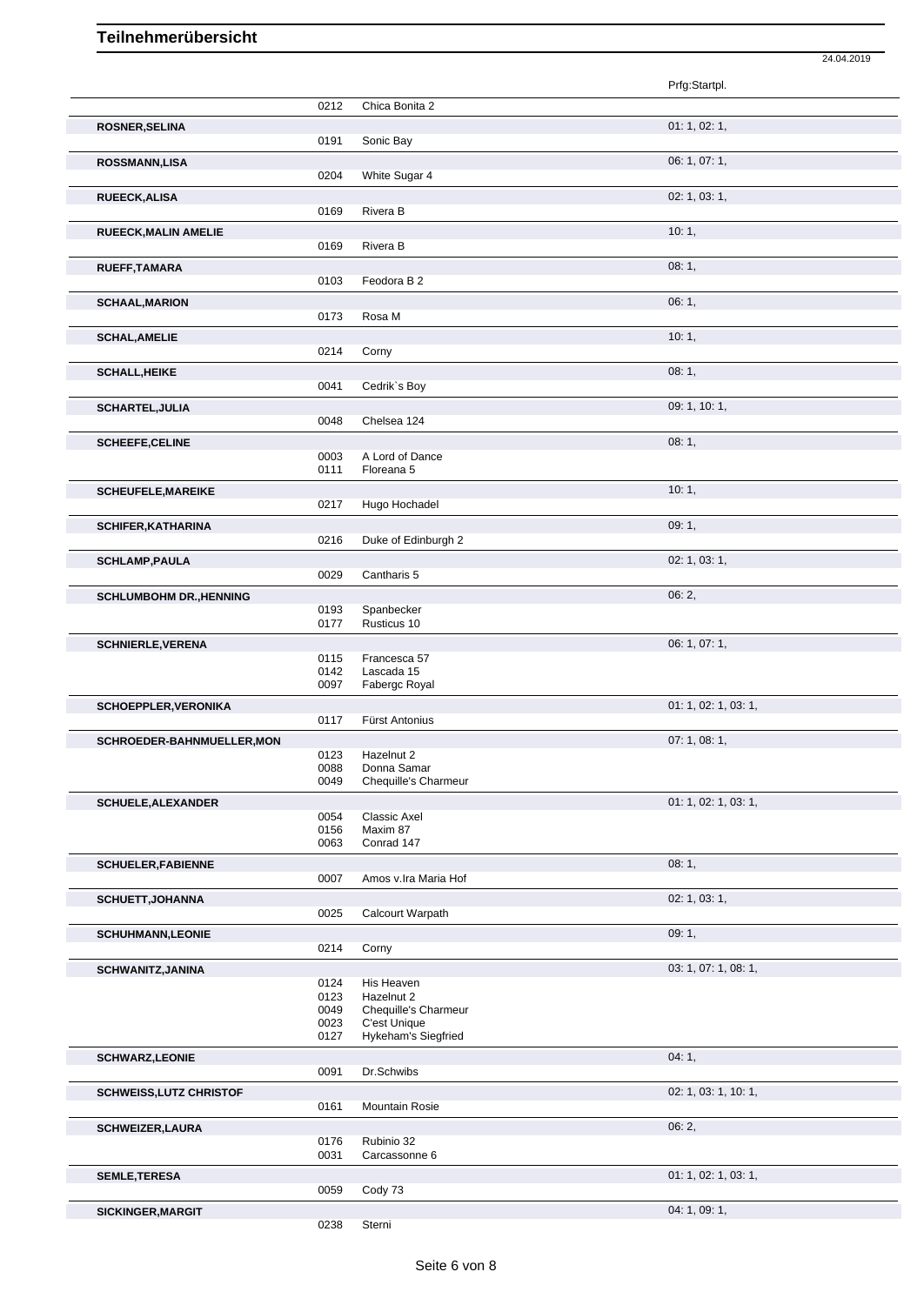|                                |              |                                      | Prfg:Startpl.                      |
|--------------------------------|--------------|--------------------------------------|------------------------------------|
| SIGG, ISABEL                   |              |                                      | 10:1,                              |
|                                | 0209         | Baloume                              |                                    |
| SIGLE-DIETRICH, ISABELLE       | 0208         | Zauberblume 3                        | 06: 1, 07: 1,                      |
| SIMMENDINGER, BEA-LARA         |              |                                      | 06:1,                              |
|                                | 0145         | Leondras                             |                                    |
| SOMMER, MARTINA                | 0179         | Samira 418                           | 07:1,08:1,                         |
|                                | 0116         | Frieda 261                           |                                    |
| <b>STACHON, FRANZISKA</b>      | 0075         | Darius Primero                       | 06:1,                              |
| STEINMASSL, IRINA              |              |                                      | 06:1,                              |
|                                | 0028<br>0180 | Cancun <sub>7</sub><br>Samour 12     |                                    |
| <b>STOLL, MICHAELA</b>         |              |                                      | 08:1,                              |
|                                | 0032         | Carry's Cookie G                     |                                    |
| <b>STRAUCH,LISA</b>            | 0092         | Dubai 63                             | 06:1,                              |
| <b>STROMBERG DR., ANNE VON</b> |              |                                      | 07:1,                              |
|                                | 0186         | Sir Jackson                          |                                    |
| STRUCKMANN, CHRISTINA          | 0089         | Dornröschen H                        | 07:1,                              |
| TINZMANN, ALEXANDRA            |              |                                      | 03: 1, 04: 1,                      |
|                                | 0060         | Cohiba 28                            |                                    |
| TREICHLER, ISANNE              | 0095         | Elamy la belle                       | 07:1,08:1,                         |
| TRIBUSSER, NAJA                |              |                                      | 04: 1, 05: 1, 09: 1, 10: 1,        |
|                                | 0080<br>0125 | Di Chiquela H<br>Hosario             |                                    |
| <b>TROLL, SELINA</b>           |              |                                      | 01: 2, 02: 1, 03: 1,               |
|                                | 0001<br>0055 | A Dream comes true<br>Classic Diva H |                                    |
|                                | 0004<br>0068 | Addi G<br>Dahiba G                   |                                    |
| ULMER, MELANIE                 |              |                                      | 08:2,                              |
|                                | 0199         | Taifun 136                           |                                    |
| <b>VELZ,LINDA</b>              | 0175         | Royal Summertime                     | 06: 1, 07: 2,                      |
|                                | 0119         | Fürstin Felina                       |                                    |
| <b>VOEHRINGER, MADELINE</b>    | 0012         | Barolo 50                            | 06: 1, 07: 2,                      |
|                                | 0109         | Flatley 5                            |                                    |
| <b>WEBER, TANJA</b>            | 0033         | Caruso W 2                           | 06:1,                              |
| <b>WELLER, JASMIN</b>          |              |                                      | 06:1,                              |
|                                | 0086         | Don Giacomo                          |                                    |
| <b>WERNER, STEFANIE</b>        | 0183         | Shakira 502                          | 01: 1, 02: 1, 03: 1, 07: 1, 08: 1, |
| <b>WERNET, ANNE-KATHRIN</b>    |              |                                      | 04:1,                              |
| <b>WERZ, SOPHIE</b>            | 0104         | Feolia                               | 01: 1, 03: 1,                      |
|                                | 0010         | Armando Salazar                      |                                    |
| <b>WESTPHAL-EBNER, CELINE</b>  | 0163         | Quarter Pounder                      | 08:1,                              |
| <b>WIEDEMANN,INA</b>           |              |                                      | 09:1,                              |
|                                | 0242         | <b>Twisted Daylight</b>              |                                    |
| <b>WITKA DR., JESSIKA</b>      | 0235         | Caddy Luck                           | 06:1,                              |
| <b>WITT, ANNIKA</b>            |              |                                      | 07:1,08:1,                         |
|                                | 0146         | Let's Dance 100                      |                                    |
| <b>WOERZ, STEFANIE</b>         | 0008         | April Night                          | 06:1,                              |
|                                | 0197         | Susi Wong 2                          |                                    |
| <b>WOLBER,LAURA</b>            | 0077         | Davina 185                           | 08:1,                              |
| ZIEGLER, SABINE                |              |                                      | 07:1,08:1,                         |

24.04.2019